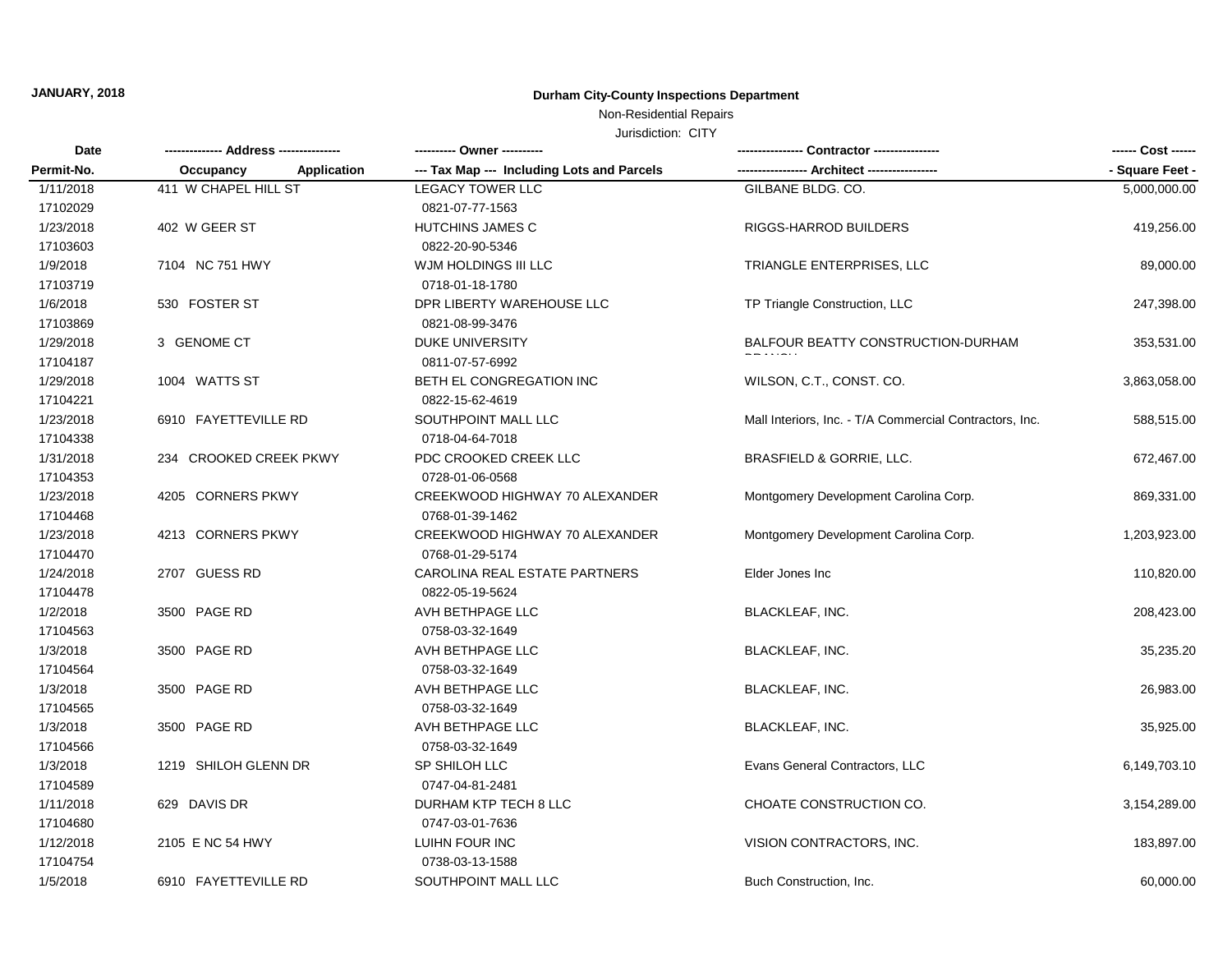# **JANUARY, 2018 Durham City-County Inspections Department**

### Non-Residential Repairs

Jurisdiction: CITY

| Date       |                                 | ---------- Owner ----------                |                                          |                 |
|------------|---------------------------------|--------------------------------------------|------------------------------------------|-----------------|
| Permit-No. | <b>Application</b><br>Occupancy | --- Tax Map --- Including Lots and Parcels |                                          | - Square Feet - |
| 17104758   |                                 | 0718-04-64-7018                            |                                          |                 |
| 1/22/2018  | 2525 E NC 54 HWY                | ARE-NC REGION NO 5 LLC                     | Shelco, LLC                              | 500,000.00      |
| 17104824   |                                 | 0738-03-33-9121                            |                                          |                 |
| 1/11/2018  | 6910 FAYETTEVILLE RD            | SOUTHPOINT MALL LLC                        | DLP CONSTRUCTION CO., INC.               | 159,260.00      |
| 17104826   |                                 | 0718-04-64-7018                            |                                          |                 |
| 1/26/2018  | 3130 HILLANDALE RD              | CROASDAILE FARMS APARTMENTS                | <b>BLACKLEAF, INC.</b>                   | 8,233.00        |
| 17104839   |                                 | 0814-08-80-3270                            |                                          |                 |
| 1/22/2018  | 601 S MANGUM ST                 | <b>GREATER PIEDMONT FEDERAL CREDI</b>      | <b>GATEWAY BUILDING COMPANY</b>          | 276,515.00      |
| 17104841   |                                 | 0821-16-84-7916                            |                                          |                 |
| 1/11/2018  | 2327 ENGLERT DR                 | <b>ENGLERT HOLDINGS LLC</b>                | WCB Builders of Raleigh, LLC             | 161,000.00      |
| 17104895   |                                 | 0738-03-21-6136                            |                                          |                 |
| 1/11/2018  | 3205 UNIVERSITY DR              | PGP UNIVERSITY DRIVE LLC                   | W.L. BISHOP CONSTRUCTION CO              | 133,035.00      |
| 17104964   |                                 | 0810-11-77-3005                            |                                          |                 |
| 1/22/2018  | 2059 TORREDGE RD                | 2059 LLC                                   | SIGNAL TECHNOLOGIES                      | 52,317.00       |
| 17105011   |                                 | 0845-03-14-2853                            |                                          |                 |
| 1/16/2018  | 2526 S TRICENTER BLVD           | <b>CLPF RESEARCH CENTER LLC</b>            | <b>Cline Contracting LLC</b>             | 151,491.00      |
| 17105052   |                                 | 0739-01-30-8033                            |                                          |                 |
| 1/16/2018  | 1219 SHILOH GLENN DR            | SP SHILOH LLC                              | Carolina Coastal Builders T/A Jenns, LLC | 17,464.00       |
| 17105068   |                                 | 0747-04-81-2481                            |                                          |                 |
| 1/16/2018  | 1219 SHILOH GLENN DR            | <b>SP SHILOH LLC</b>                       | Carolina Coastal Builders T/A Jenns, LLC | 46,321.00       |
| 17105069   |                                 | 0747-04-81-2481                            |                                          |                 |
| 1/16/2018  | 1219 SHILOH GLENN DR            | SP SHILOH LLC                              | Carolina Coastal Builders T/A Jenns, LLC | 8,352.00        |
| 17105070   |                                 | 0747-04-81-2481                            |                                          |                 |
| 1/16/2018  | 1219 SHILOH GLENN DR            | SP SHILOH LLC                              | Carolina Coastal Builders T/A Jenns, LLC | 101,167.00      |
| 17105071   |                                 | 0747-04-81-2481                            |                                          |                 |
| 1/16/2018  | 1219 SHILOH GLENN DR            | SP SHILOH LLC                              | Carolina Coastal Builders T/A Jenns, LLC | 15,459.00       |
| 17105072   |                                 | 0747-04-81-2481                            |                                          |                 |
| 1/16/2018  | 3307 WATKINS RD                 | NAVIGATOR REAL ESTATE HOLDINGS             | DAVIDSON & JONES CONSTRUCTION CO.        | 74,234.00       |
| 17105119   |                                 | 0800-03-21-6996                            |                                          |                 |
| 1/26/2018  | 1113 N MIAMI BLVD               | S O H CORPORATION                          | <b>GRISELDA MENDEZ</b>                   | 3,000.00        |
| 17105122   |                                 | 0831-12-86-0884                            |                                          |                 |
| 1/10/2018  | 1009 SLATER RD                  | ROC III FAIRLEAD IMPERIAL                  | MCDONALD-YORK CONSTRUCTION               | 108,576.00      |
| 17105126   |                                 | 0747-04-64-1395                            |                                          |                 |
| 1/16/2018  | 3643 N ROXBORO ST               | <b>COUNTY OF DURHAM</b>                    | WILSON, C.T., CONST. CO.                 | 68,000.00       |
| 17105127   |                                 | 0823-17-82-9096                            |                                          |                 |
| 1/25/2018  | 407 CRUTCHFIELD ST              | <b>COUNTY OF DURHAM</b>                    | BRIDGEPOINT GENERAL CONTRACTING, INC.    | 71,528.00       |
| 17105152   |                                 | 0823-17-82-9096                            |                                          |                 |